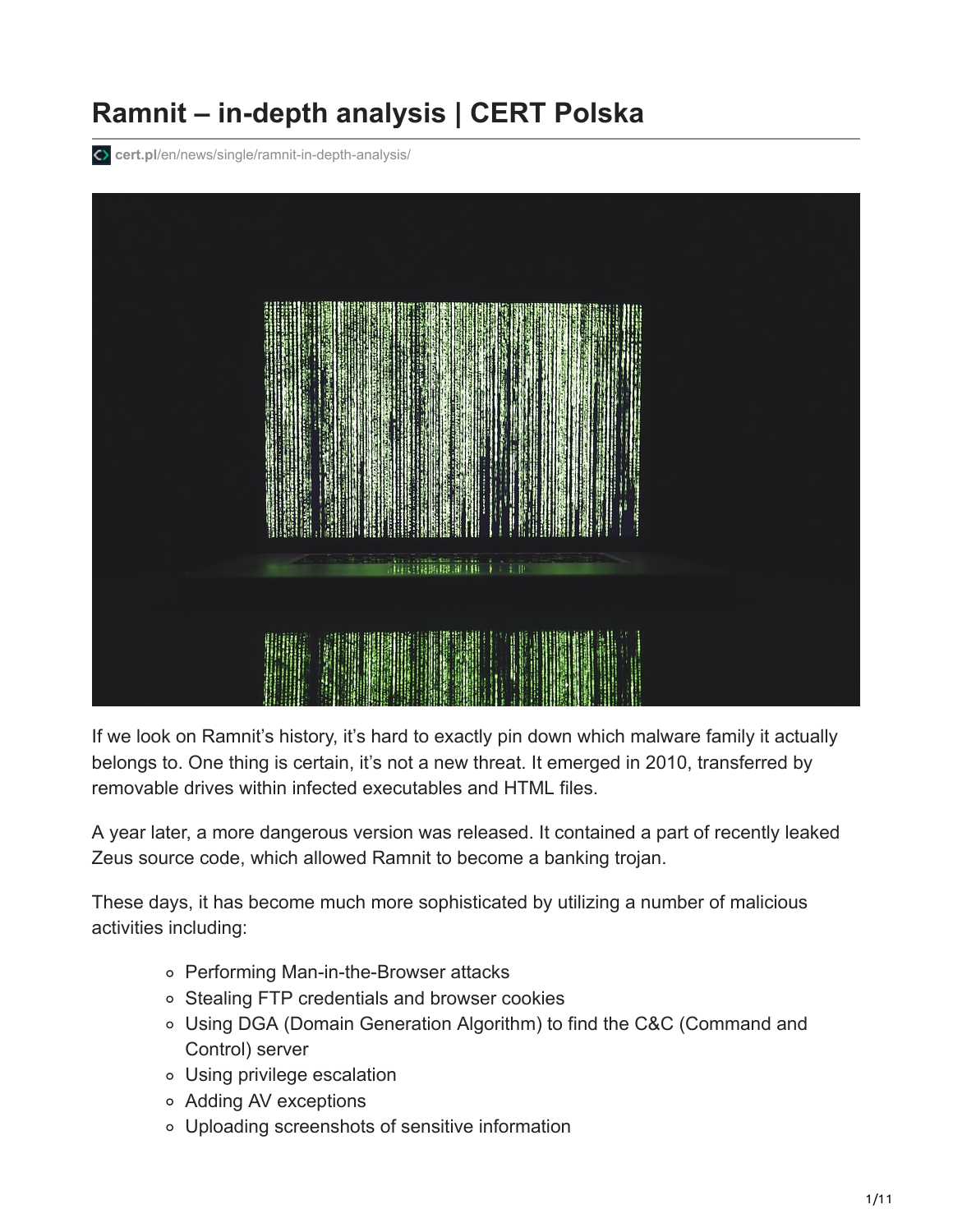Despite [Europol's shut down of 300 C&C servers](https://www.europol.europa.eu/newsroom/news/botnet-taken-down-through-international-law-enforcement-cooperation) in 2015, it's still going strong, recently being distributed by RIG EK via seamless gates.

# **Executable's analysis**

The main binary is packed like a matryoshka – a custom packing method first and then UPX.



Despite being encrypted, extracting the binary from the packer is pretty straight-forward – all one needs to do is to set a breakpoint right after the binary decrypts the code and before it jumps into it.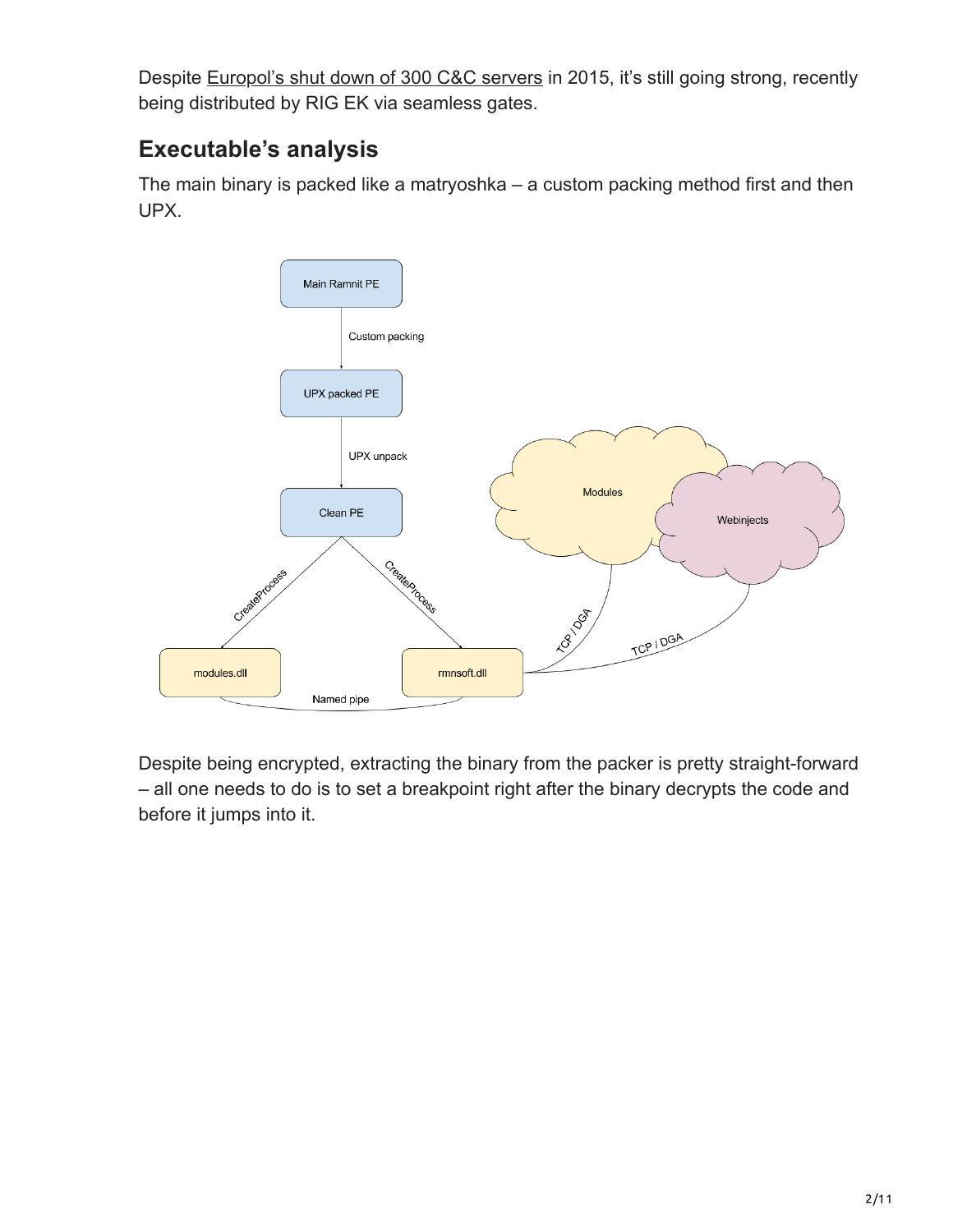

And if we now navigate to the newly unpacked code section we'll find the binary right after the loader assembly:

|  | depuguzi: uuzuboo / mov                                                  |          |          | ecx, [epp-o]        |
|--|--------------------------------------------------------------------------|----------|----------|---------------------|
|  | debug021:0020685A mov                                                    |          |          | $[ebp-0D4h]$ , ecx  |
|  | debug021:00206860 lea                                                    |          |          | edx, [ebp-0E0h]     |
|  | debug021:00206866 push                                                   |          | edx      |                     |
|  | debug021:00206867 call                                                   |          |          | near ptr unk_2058F0 |
|  | debug021:0020686C add                                                    |          | esp, 4   |                     |
|  | debug021:0020686F mov                                                    |          | esp, ebp |                     |
|  | debug021:00206871 pop                                                    |          | ebp      |                     |
|  | debug021:00206872 retn                                                   |          |          |                     |
|  | debug021:00206872                                                        |          |          |                     |
|  | $\delta$ debug021:00206873 db 0CCh; $\hat{\varphi}$                      |          |          |                     |
|  | debug021:00206874 db 0CCh;                                               |          | €        |                     |
|  | $\text{debuq021:00206875}$ db 0CCh;                                      |          | ⊕        |                     |
|  | debug021:00206876 db 0CCh;                                               |          | €        |                     |
|  | debug021:00206877 db 0CCh;                                               |          | ⊕        |                     |
|  | $debuq021:00206878$ db $0CCh$ ;                                          |          | ⊕        |                     |
|  | $\text{debuq021:00206879}$ db 0CCh;                                      |          | ⊕        |                     |
|  | $\text{debuq021:0020687A}$ db 0CCh;                                      |          | ©        |                     |
|  | $\text{debuq021:0020687B}$ db 0CCh;                                      |          | ©        |                     |
|  | $\text{debuq021:0020687C}$ db 0CCh;                                      |          | ⊕        |                     |
|  | $debuq021:0020687D$ db $0CCh$ ;                                          |          | ⊕        |                     |
|  | $\text{debuq021:0020687E}$ db 0CCh;                                      |          | ⊕        |                     |
|  | $\phi$ debug021:0020687F db 0CCh; $\hat{\phi}$                           |          |          |                     |
|  | debug021:00206880 db 4Dh; M                                              |          |          |                     |
|  | $deluq021:00206881$ db 5Ah ; Z                                           |          |          |                     |
|  | $\det \left( \frac{1}{2} \right)$ debug021:00206882 db 90h; $\hat{\psi}$ |          |          |                     |
|  | debug021:00206883 db                                                     | $\Omega$ |          |                     |
|  | debug021:00206884 db                                                     | 3        |          |                     |
|  | debug021:00206885 db                                                     | $\Omega$ |          |                     |
|  | debug021:00206886 db                                                     | $\Omega$ |          |                     |
|  | debug021:00206887 db                                                     | $\Omega$ |          |                     |
|  | debug021:00206888 db                                                     | 4        |          |                     |
|  | debug021:00206889 db                                                     | $\Omega$ |          |                     |
|  | debug021:0020688A db                                                     | $\Omega$ |          |                     |
|  | debuq021:0020688B db                                                     | $\Omega$ |          |                     |
|  | debug021:0020688C db OFFh                                                |          |          |                     |
|  | debug021:0020688D db OFFh                                                |          |          |                     |
|  | debug021:0020688E db                                                     |          |          |                     |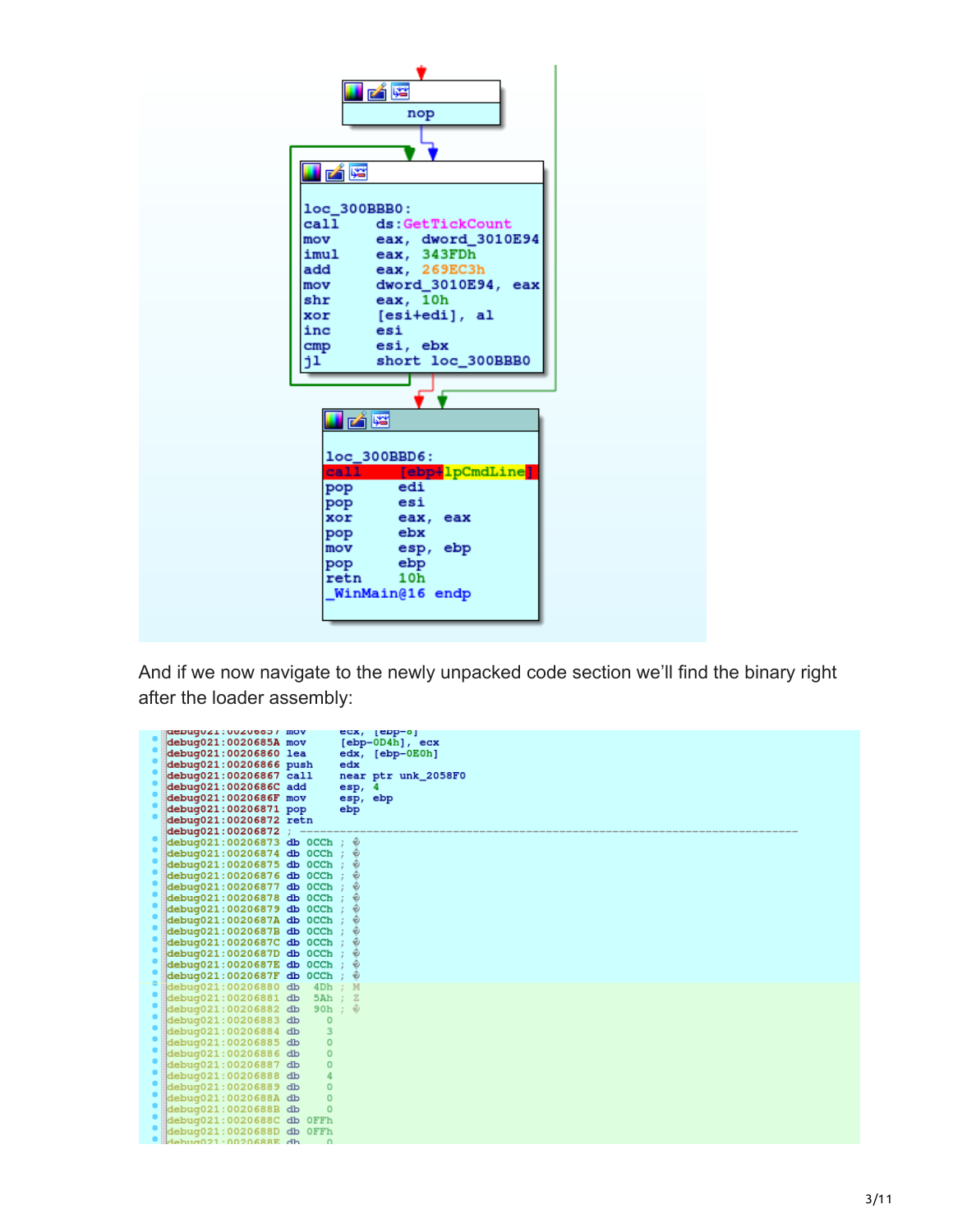The unpacked binary (after UPX decompression) consists of 3 general functions:

- ApplyExploit
- CheckBypassed
- start

# **ApplyExploit**

If the current user is not already an admin and the process is not running with admin privileges it tries to perform privilege escalation.

Malware contains exploits for [CVE-2013-3660](http://www.cve.mitre.org/cgi-bin/cvename.cgi?name=cve-2013-3660) (patched in MS13-053) and CVE-2014- 4113 [\(patched in MS14-058\) vulnerabilities, however before it actually tries to run the](http://www.cve.mitre.org/cgi-bin/cvename.cgi?name=cve-2014-4113) payload, registry checks are performed to make sure that the host system is indeed vulnerable to said CVEs:

If the exploits succeed or the program is already running with high privileges, a "TRUE" value is stored in a hardcoded random-looking registry key: HKEY\_LOCAL\_MACHINE\SOFTWARE\Microsoft\Windows NT\CurrentVersion\jfghdug\_ooetvtgk, which is later used in the CheckBypassed function.

# **CheckBypassed**

This function checks if previously mentioned registry key is set. If not and process has admin privileges, updates it. Assuming the exploit has worked, Ramnit then adds registry keys to evade Windows' security systems detection (see Obfuscation/Evasion):

# **start routine**

The routine coordinates ApplyExploit and CheckBypassed – if they both run successfully it creates two svchost.exe processes and writes rmnsoft.dll and modules.dll into them respectively.

Important detail: the binary executes CheckBypassed before ApplyExploit, so the binary has to be executed again in order to make any further progress. This trick outsmarts many single-run malware analysis systems, such as Cuckoo.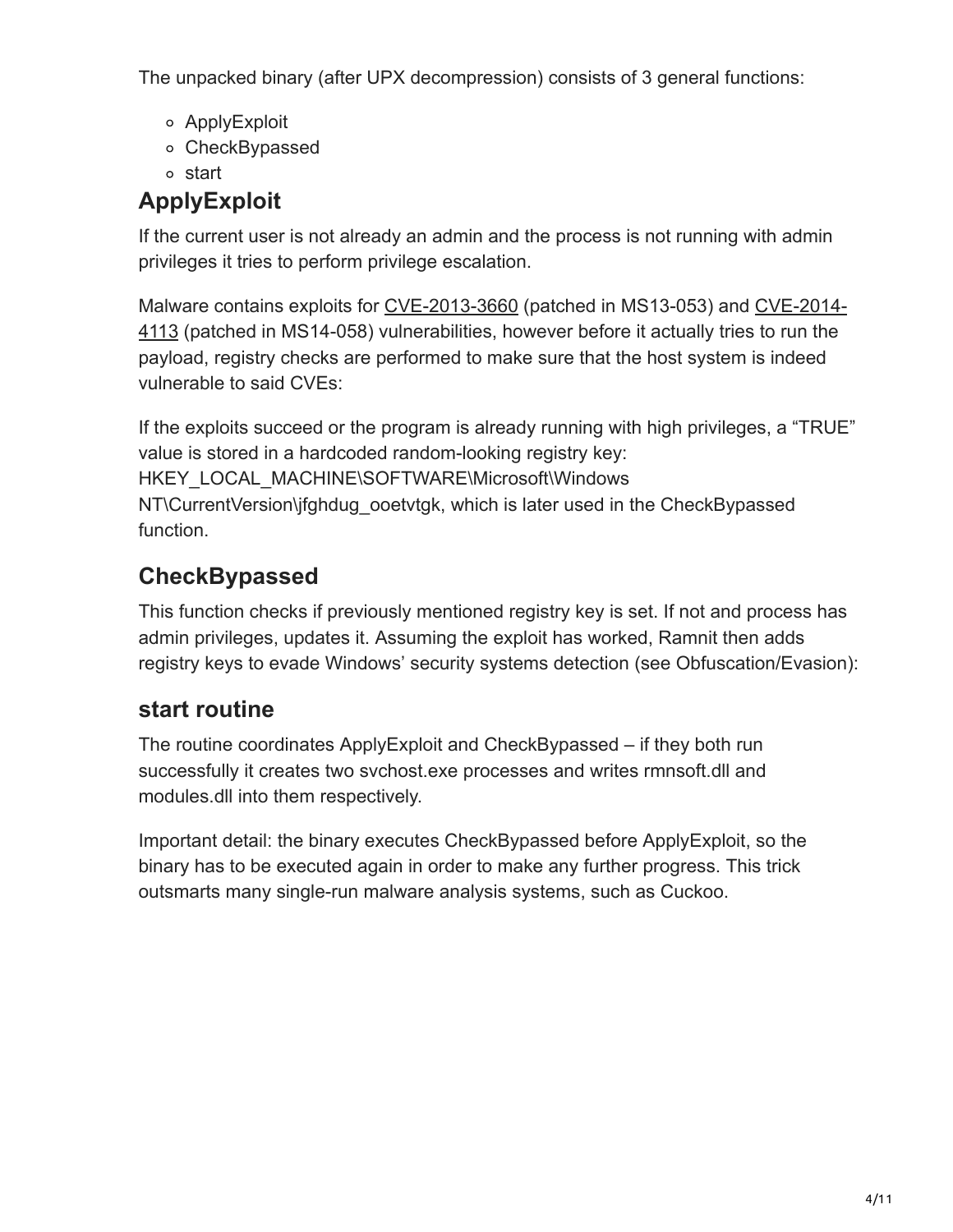

### **Static config**

Ramnit encrypts its network communication using RC4 algorithm. Key for RC4 and botnet name are encrypted using xor with a hardcoded password.

XOR encryption is pretty standard, the only catch is that it skips key's first char and then reverses the key.

XOR function calls:

Ciphertext lengths are almost always too long and we have to rely on null termination:

DGA config seems to be always declared at the beginning of the data section:

|                              | .data:2002A000 ; Section 3. (virtual address 0001A000)<br>.data:2002A000 : Virtual size<br>data:2002A000; Section size in file : 00003327 (<br>.data:2002A000 ; Offset to raw data for section: 0001A000<br>.data:2002A000 ; Flags C0000040: Data Readable Writable | $: 00003327$ ( 13095.)      | 13095.                          |
|------------------------------|---------------------------------------------------------------------------------------------------------------------------------------------------------------------------------------------------------------------------------------------------------------------|-----------------------------|---------------------------------|
|                              | .data:2002A000 ; Alignment : default                                                                                                                                                                                                                                |                             |                                 |
| .data:2002A000 :             |                                                                                                                                                                                                                                                                     |                             |                                 |
| .data: 2002A000              |                                                                                                                                                                                                                                                                     |                             |                                 |
|                              | .data:2002A000 ; Seqment type: Pure data                                                                                                                                                                                                                            |                             |                                 |
|                              | .data:2002A000 ; Seqment permissions: Read/Write                                                                                                                                                                                                                    |                             |                                 |
|                              | .data:2002A000 data segment para public 'DATA' use32                                                                                                                                                                                                                |                             |                                 |
| .data:2002A000               |                                                                                                                                                                                                                                                                     | assume cs: data             |                                 |
| .data:2002A000               |                                                                                                                                                                                                                                                                     | ; org 2002A000h             |                                 |
|                              | .data:2002A000 ; int dga_domain_no                                                                                                                                                                                                                                  |                             |                                 |
| .data:2002A000 dga_domain_no |                                                                                                                                                                                                                                                                     | dd <sub>15</sub>            | ; DATA XREF: sub 2001CEFD+731r  |
|                              | .data:2002A004 ; int domain_seed                                                                                                                                                                                                                                    |                             |                                 |
|                              | .data:2002A004 domain_seed dd 36F066Dh                                                                                                                                                                                                                              |                             | ; DATA XREF: sub_2001CEFD+791r  |
|                              | .data:2002A008 magic_check dd 1                                                                                                                                                                                                                                     |                             | : DATA XREF: sub 2001D735+EBIr  |
| .data: 2002A00C              | dd 580F9D06h                                                                                                                                                                                                                                                        |                             |                                 |
| .data:2002A010               | .data:2002A010 dword_2002A010 dd 0                                                                                                                                                                                                                                  |                             | ; DATA XREF: sub 2001D735+23A1r |
|                              |                                                                                                                                                                                                                                                                     |                             | ; DllEntryPoint+1D2 fr          |
| .data:2002A014 hostshort     | .data:2002A014 ; u short hostshort<br>dd <sub>0</sub>                                                                                                                                                                                                               |                             | ; DATA XREF: sub 2001CEB0+6 $r$ |
| .data:2002A014               |                                                                                                                                                                                                                                                                     |                             | ; sub 2001D735+2511r            |
|                              | .data:2002A018 ; u_short port_443                                                                                                                                                                                                                                   |                             |                                 |
|                              | data:2002A018 port_443                                                                                                                                                                                                                                              | dd 443                      | : DATA XREF: DGA+641r           |
| .data:2002A018               |                                                                                                                                                                                                                                                                     |                             | ; sub_2001D166+10fr             |
|                              | .data:2002A01C xor_secret_length dd 5                                                                                                                                                                                                                               |                             | ; DATA XREF: sub_2001CEFD+3A1r  |
| .data:2002A01C               |                                                                                                                                                                                                                                                                     |                             | ; $init_m d5s + 341r$           |
|                              | .data:2002A020 unknown chunk                                                                                                                                                                                                                                        | db $0F7h$ ; $\hat{\varphi}$ | ; DATA XREF: sub_2001CEFD+4A1o  |
| .data:2002A021               |                                                                                                                                                                                                                                                                     | $db$ $0B8h$ ;               |                                 |
| .data:2002A022               | db                                                                                                                                                                                                                                                                  | 5Fh :                       |                                 |
| .data:2002A023               |                                                                                                                                                                                                                                                                     | ō<br>$db$ $0E8h$ :          |                                 |
|                              |                                                                                                                                                                                                                                                                     |                             |                                 |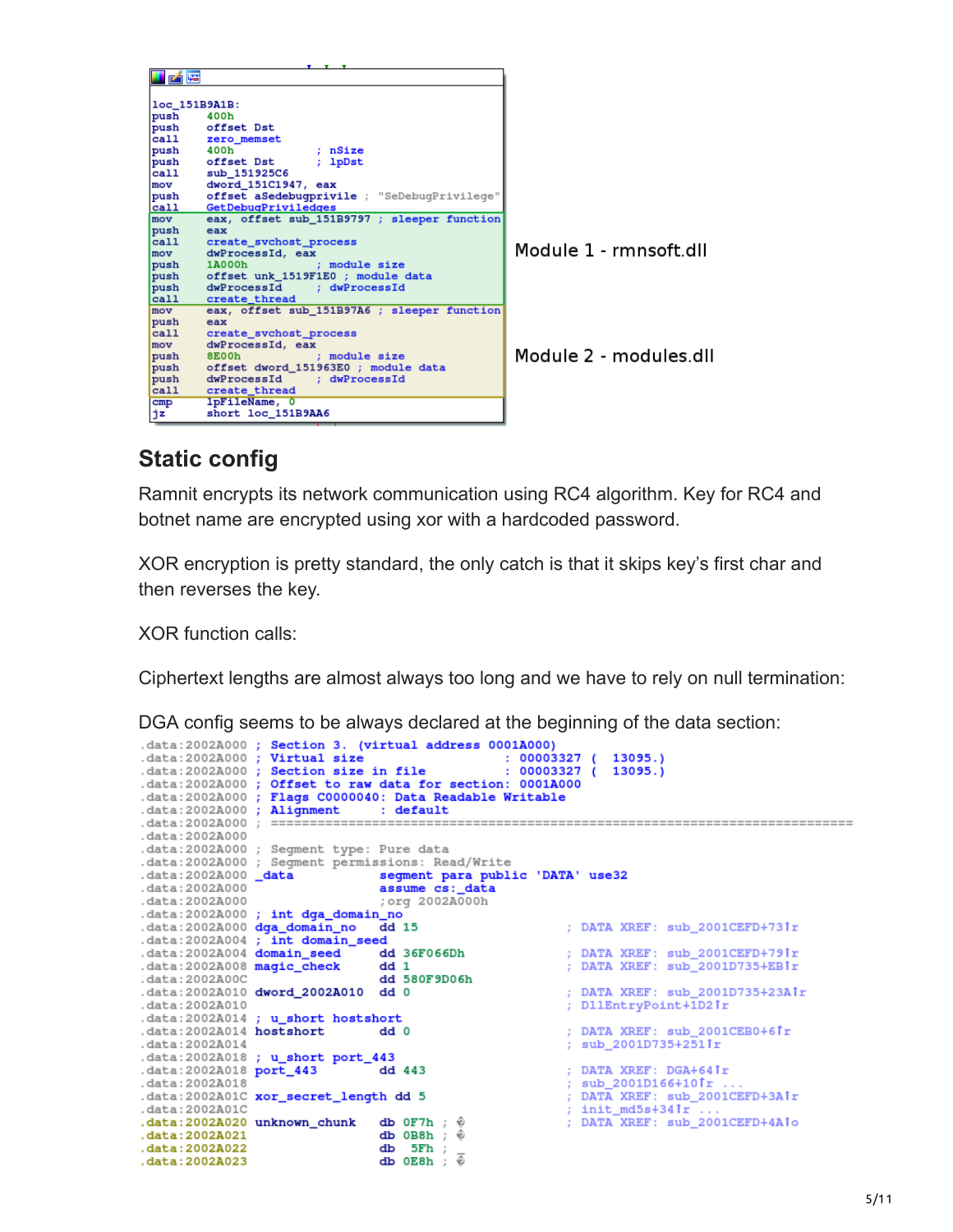## **Persistence**

Program copies itself into C:\Users\User\AppData\Roaming\Microsoft\Windows\Start Menu\Programs\Startup\.

# **DGA**

Ramnit generates a list of domains by using a LCG algorithm with a hardcoded seed:

Generating a domain:

| 凶降                                                                                 |                                             |  |  |  |  |  |  |
|------------------------------------------------------------------------------------|---------------------------------------------|--|--|--|--|--|--|
|                                                                                    |                                             |  |  |  |  |  |  |
|                                                                                    | ; Attributes: bp-based frame                |  |  |  |  |  |  |
| ; int __stdcall generate_domain(int, LPSTR lpString1)<br>generate_domain proc near |                                             |  |  |  |  |  |  |
|                                                                                    | $var_4$ = dword ptr -4                      |  |  |  |  |  |  |
|                                                                                    | arg 0= dword ptr 8                          |  |  |  |  |  |  |
|                                                                                    | lpString1= dword ptr<br>0Ch                 |  |  |  |  |  |  |
| push                                                                               | ebp                                         |  |  |  |  |  |  |
| mov                                                                                | ebp, esp                                    |  |  |  |  |  |  |
| ladd                                                                               | esp, OFFFFFFFCh                             |  |  |  |  |  |  |
| push                                                                               | ebx                                         |  |  |  |  |  |  |
| push                                                                               | ecx                                         |  |  |  |  |  |  |
| push edx                                                                           |                                             |  |  |  |  |  |  |
| push                                                                               | esi                                         |  |  |  |  |  |  |
| push                                                                               | edi                                         |  |  |  |  |  |  |
| push                                                                               | 12                                          |  |  |  |  |  |  |
| push                                                                               | [ebp+arq_0]                                 |  |  |  |  |  |  |
| call                                                                               | rand int<br>; get random(0,12)              |  |  |  |  |  |  |
| mov                                                                                | $[ebp+var_4]$ , edx                         |  |  |  |  |  |  |
| add                                                                                | ; domain length is rand(0,12) + 8<br>eax, 8 |  |  |  |  |  |  |
| mov                                                                                | ecx, eax                                    |  |  |  |  |  |  |
| mov                                                                                | esi, [ebp+lpString1]                        |  |  |  |  |  |  |

| 凶降         |                |                    |
|------------|----------------|--------------------|
|            |                |                    |
|            | loc_1000B0F6:  |                    |
| nop        |                |                    |
| nop        |                |                    |
| nop        |                |                    |
| push       | 25             |                    |
| push edx   |                |                    |
| call       | rand_int       | ; get random(0,25) |
| nop        |                |                    |
| nop        |                |                    |
| nop<br>add | al, 61h        | ; add 'a'          |
|            |                |                    |
| nop        |                |                    |
| nop        |                |                    |
| nop<br>nop |                |                    |
| mov        | [esi], al      |                    |
| nop        |                |                    |
| nop        |                |                    |
| nop        |                |                    |
| inc        | esi            |                    |
| nop        |                |                    |
| nop        |                |                    |
| loop       | $loc_1000B0F6$ |                    |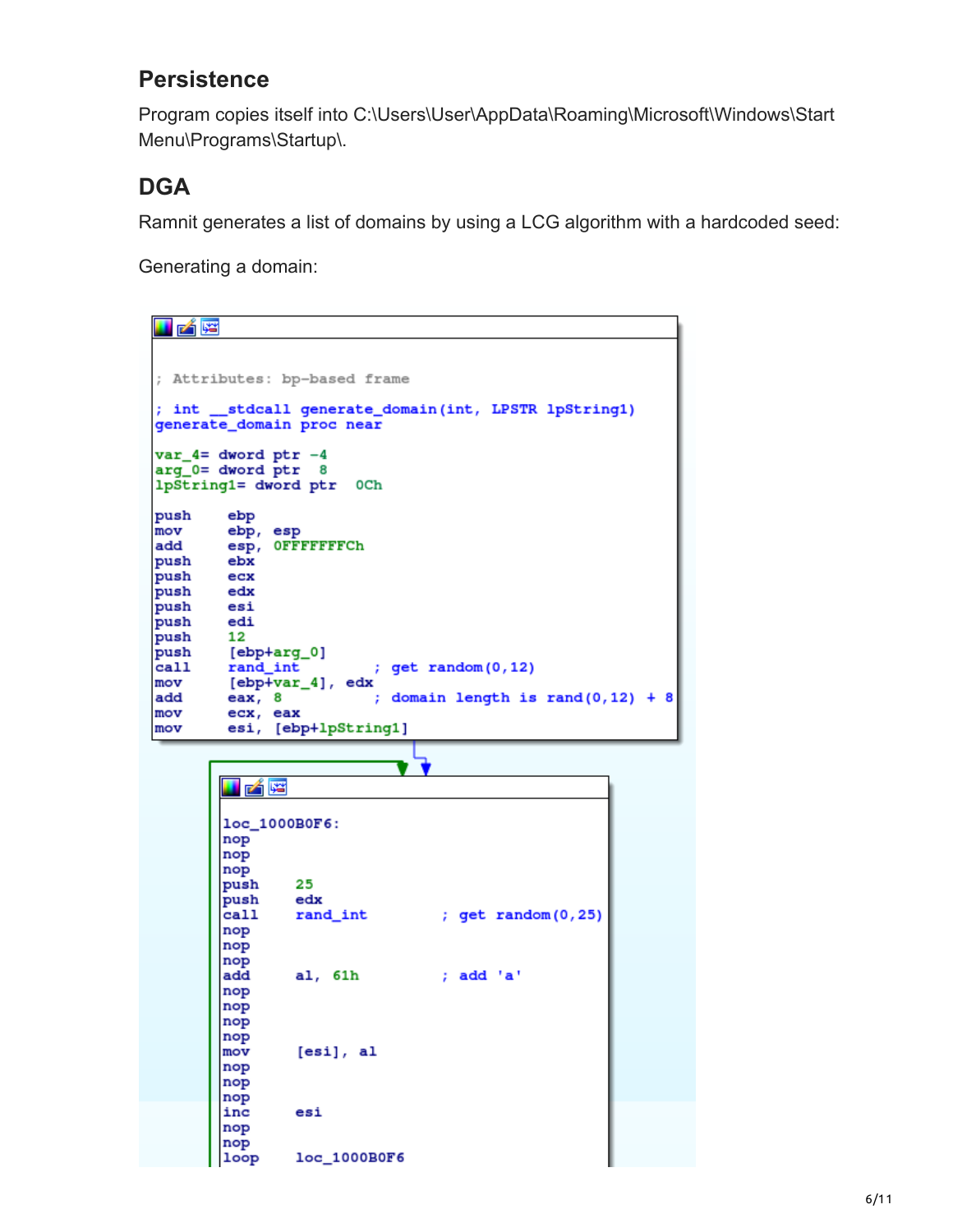| <b>Lym</b> |                                          |
|------------|------------------------------------------|
| mov        | byte ptr [esi], 0                        |
| push       | offset a_com ; ".com"                    |
| push       | [ebp+1pString1] ; lpString1              |
| call       | lstrcatA                                 |
| xor        | edx, edx<br>; gen new seed               |
| mov        | eax, [ebp+arg_0]                         |
| mov        | ebx, [ebp+var_4]                         |
| mul        | ebx<br>$x = eax * ebx$                   |
| add        | $eax = 1ow32(x) + high32(x)$<br>eax, edx |
| pop        | edi                                      |
| pop        | esi                                      |
| pop        | edx                                      |
| pop        | ecx                                      |
| pop        | ebx                                      |
| leave      |                                          |
| retn       | 8<br>return eax                          |
|            | generate_domain endp                     |
|            |                                          |
|            |                                          |

DGA recreated in Python:

### **Communication**

Ramnit connects to C&C servers through port 443, but don't let that fool you – it doesn't use HTTPS, but its own protocol instead:

Packet's structure:

Chunks' structures:

So if we'd like to send a packet containing some data, we would:

- encrypt large (>4bytes) chunk data using RC4 with a key recovered from the XOR decryption
- create packed chunks from data parts
- concatenate all chunks together
- wrap the output in packet layer

Traffic example:

| Wireshark · Follow TCP Stream (tcp.stream eq 22) · dump                                                                                                                                                                                                                           |                                                             |         |                                                                                                                                                                                                                                                                                                                                                                                                                                                                                                                                                                                                                                                                                                                                                                                                                                                  |  |  |  |  |
|-----------------------------------------------------------------------------------------------------------------------------------------------------------------------------------------------------------------------------------------------------------------------------------|-------------------------------------------------------------|---------|--------------------------------------------------------------------------------------------------------------------------------------------------------------------------------------------------------------------------------------------------------------------------------------------------------------------------------------------------------------------------------------------------------------------------------------------------------------------------------------------------------------------------------------------------------------------------------------------------------------------------------------------------------------------------------------------------------------------------------------------------------------------------------------------------------------------------------------------------|--|--|--|--|
| Magic Header                                                                                                                                                                                                                                                                      | Packet Length                                               | Command | Data                                                                                                                                                                                                                                                                                                                                                                                                                                                                                                                                                                                                                                                                                                                                                                                                                                             |  |  |  |  |
| 00ff4b000000                                                                                                                                                                                                                                                                      |                                                             |         |                                                                                                                                                                                                                                                                                                                                                                                                                                                                                                                                                                                                                                                                                                                                                                                                                                                  |  |  |  |  |
| e200200000005e654bf944b93632c607754f291e88c7f07f3e1613125ba71c94510bb42ebd160020000005c614efc41b8603bc350704a7d148fc5a02d6a1644480daf41910258e47fe91e                                                                                                                             |                                                             |         |                                                                                                                                                                                                                                                                                                                                                                                                                                                                                                                                                                                                                                                                                                                                                                                                                                                  |  |  |  |  |
| 00ff0100000001<br>00ff01000000<br>00ff0d010000<br>1010000000100000000<br>00ff01000000<br>00ff0b00000018010a0000000178000000<br>00ff14000000<br>1a015f2fe55800040000001c660dee0100000000<br>00ff0b0000001a015f2fe5580000000000<br>00ff01000000<br>00ff0600000016 <b>0180510100</b> | 00ff14000000f0 <b>02dcc50000000000001000000000132000000</b> |         | 00ff8600000051008000000058aa428e519aec96b58d683e6349a7c20aed60f1909ce6bd4eca3eaf437be1d8e032023b332145d4598c7af7b57d53e9166f9185a51cd234109b6a65e14a89f40013ab23b4a0a3d7da2f0<br>a22ee3fa07118ef34fc72f3fb129c92bef679a95cc9beffdcd11b748981d7423d3e618f58603923a0c41839459030bb364f3be53055<br>f0010000000001000000001000000001000000014c0d0000014c0d0000014f0d00000a7000000f4037e9a768f0203f434112ef931bff5931a5c2f74151be14c93014f802deb44eb710c14524e3810cfb5a4d0d2019314feb27<br>d0dab7a0b370d2d3ea60834765c5c1deb44809c5e4e8407a307980f66874a893700b3ef11d5427698f2c131c9411532d94d0a11a8fbccc5e1394f01a7c28f681965315463832bd57ac3f35ca7c80fdb0c67b830fd4d52<br>5376bf3d66f95460b9fa01e990a64f3f3948354aac1ce14f03ff173c6c26002000005e654bf944b93632c607754f291e88c7f07f3e1613125ba71c94510bb42ebd1600040000001c660dee010a000001040000001 |  |  |  |  |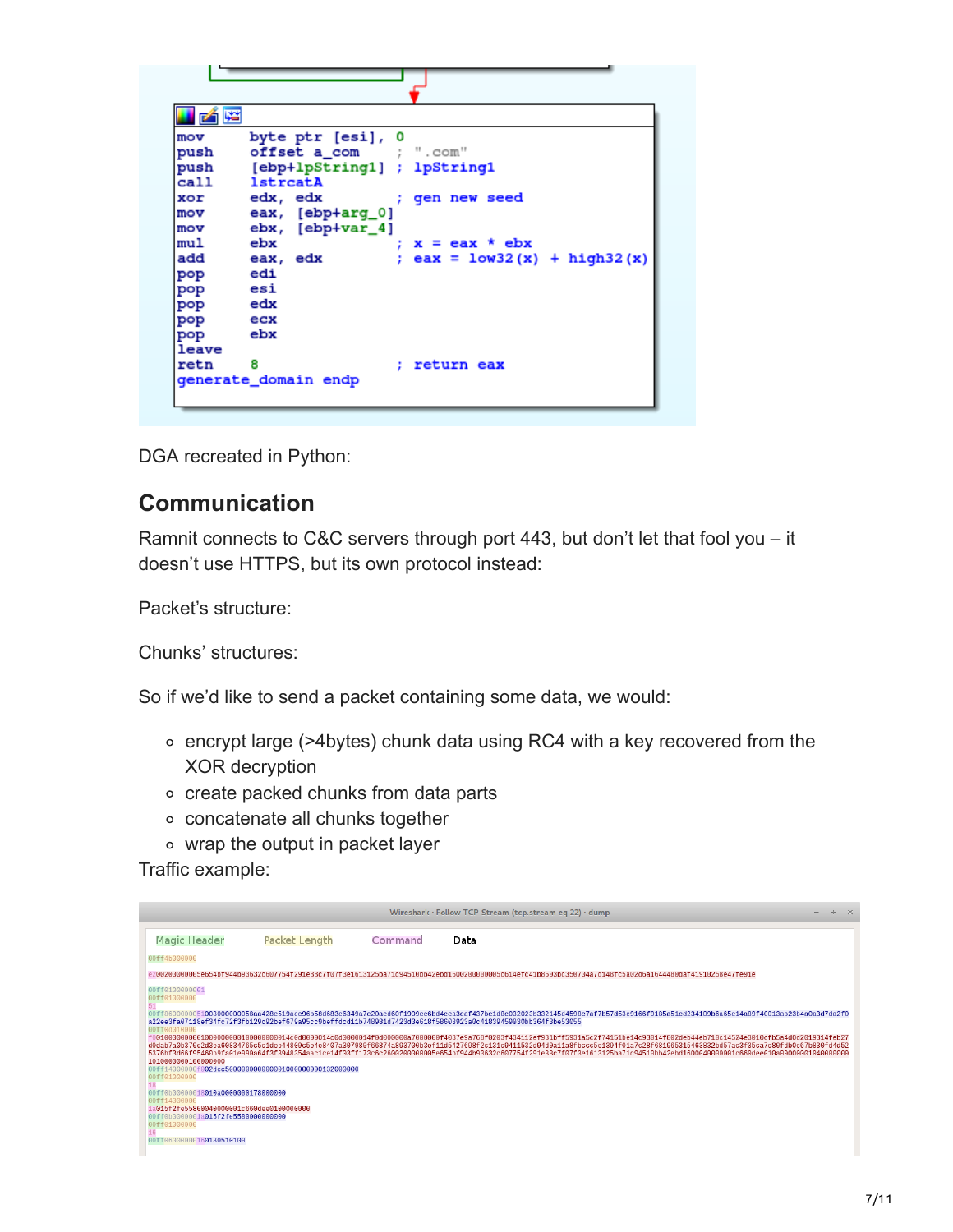Some of available commands:

| <b>Command</b>           | <b>Byte</b><br><b>Value</b> | <b>Short Description</b>                                    |
|--------------------------|-----------------------------|-------------------------------------------------------------|
| COMMAND OK               | 0x01                        | Server's response that the command<br>executed successfully |
| <b>GET DNSCHANGER</b>    | 0x11                        | Get DNS-changer payload                                     |
| <b>GET INJECTS</b>       | 0x13                        | Get webinjects                                              |
| <b>UPLOAD COOKIES</b>    | 0x15                        | Upload stolen cookies (zip format)                          |
| <b>GET MODULE</b>        | 0x21                        | Get a specific module                                       |
| <b>GET MODULE LIST</b>   | 0x23                        | Get a list of downloadable modules                          |
| <b>VERIFY HOST</b>       | 0x51                        | Check if the host is able to send a<br>signed message       |
| <b>REGISTER BOT</b>      | 0xe2                        | Register bot (send two MD5s)                                |
| UPLOAD INFO GET COMMANDS | 0xe8                        | Upload detailed machine info                                |

### **Bot registration**

When a bot wants to register itself it sends two encrypted md5 hashes, the data structure of which is following:

#### Python code:

If C&C responds with a success packet (00ff0100000001), malware follows up with a empty 0x51 command. Signature from the response is verified using a hardcoded public RSA key. If there is a mismatch – the execution stops.

### **Modules**

The program can request a list of modules and then download each one individually:

#### **Antivirus Trusted Module v2.0**

Adds exceptions to a fixed list of anti-virus software (AVG Anti-Virus, BitDefender, Avast, ESET NOD32 Antivirus, Norton AntiVirus)

#### **Chrome reinstall module (x64-x86) v0.1**

Uninstalls Google Chrome

and installs it again:

#### **Cookie Grabber v0.2 (no mask)**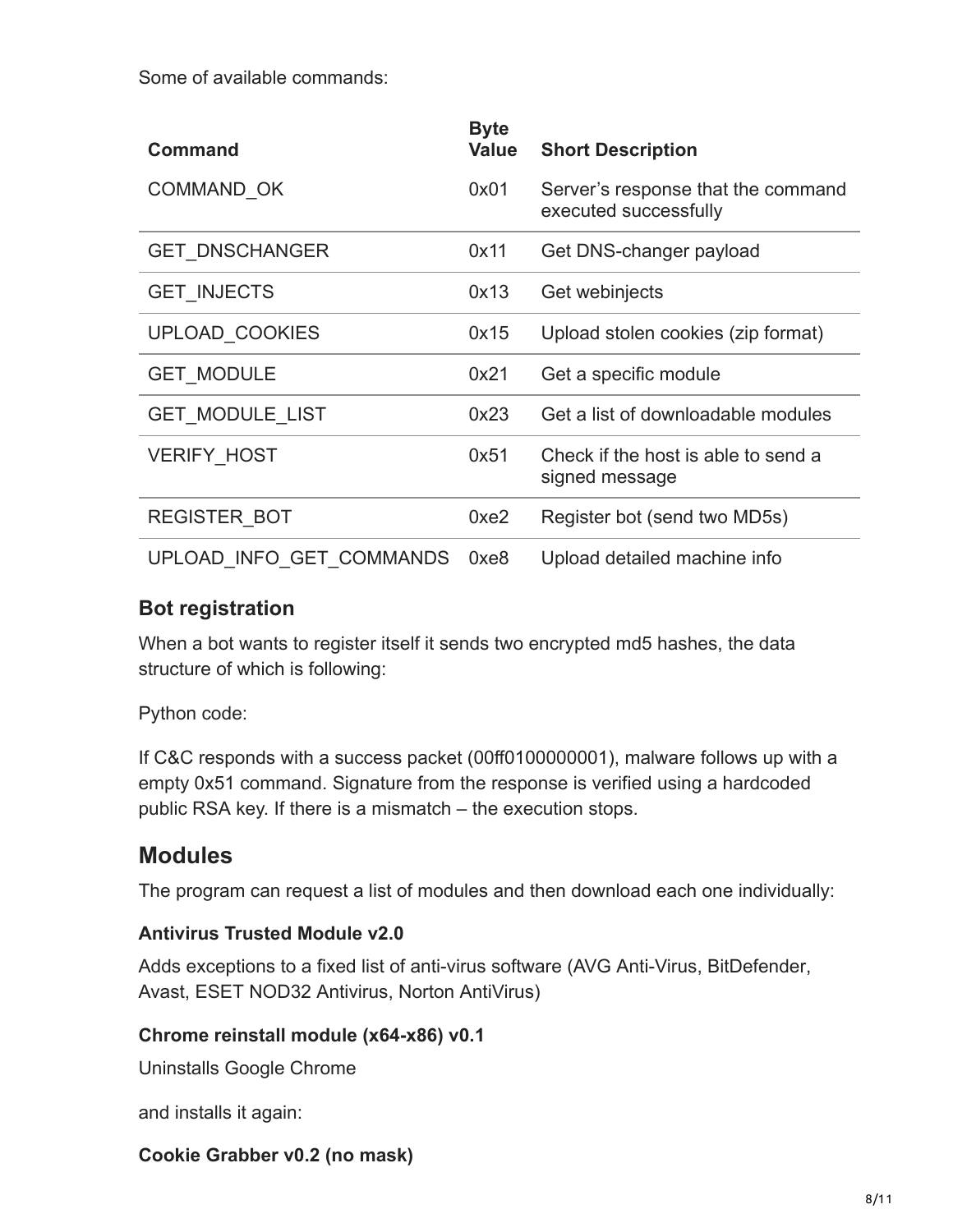Steals cookies from various hardcoded locations and sends a zip with results to the C&C through rmnsoft.dll.

#### **Hooker**

Used for performing Man-in-the-Browser attacks and hooking HTTP functions.

## **Webinjects**

Webinjects are a relatively new addition to Ramnit. They utilize a standard Zeus format:

## **Obfuscation / Evasion**

Ramnit attempts to hide itself from Windows Defender by adding following registry values:

'NOPs' are inserted in random functions, which makes them difficult to find using e.g. Yara rule:

```
push
        ebp
mov
        ebp, esp
        esp, OFFFFFFACh
add
push
        44h
lea
        eax, [ebp+StartupInfo]
push
        eax
cal 1sub_151911BB
push
        10h
        eax, [ebp+ProcessInformation]
lea
push
        eax
cal1sub_151911BB
nop
nop
        small [ebp+arq_4]
push
nop
nop
        small [ebp+StartupInfo.wShowWindow]
pop
nop
nop
nop
nop
        1
push
nop
nop
pop
        [ebp+StartupInfo.dwFlags]
nop
nop
        eax, [ebp+ProcessInformation]
lea
```
### **New variant**

During writing of this article we've noticed a variation of Ramnit called clickbideu in an Italian spam campaign.

Its loader is completely different, but the communication module (rmnsoft.dll) has remained somewhat unchanged with only some minor differences:

DGA cycles between 3 hardcoded TLDs instead of just one:

Python implementation: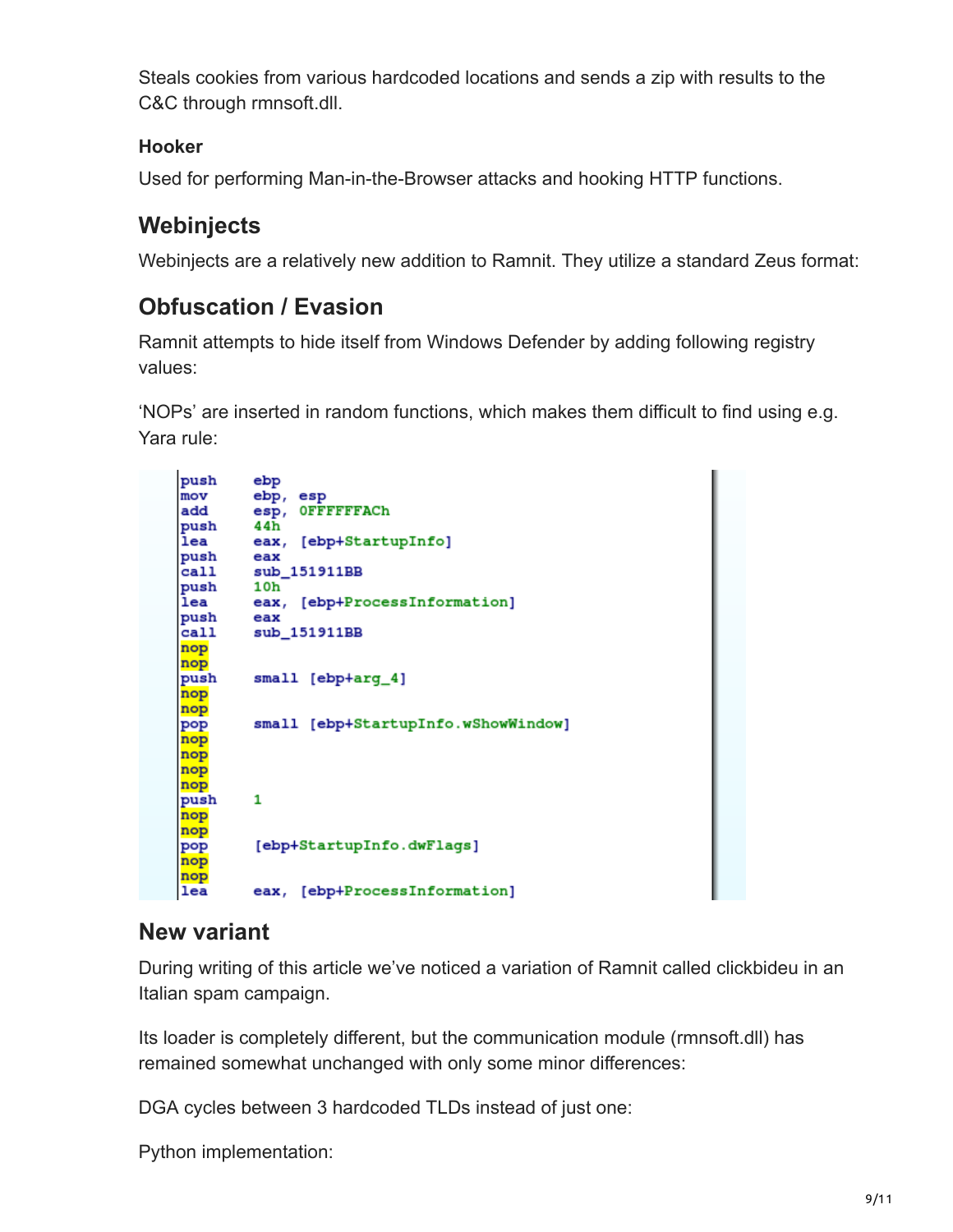Also new version seems to be using different port – 8001, although we've also seen usage of port 442.

Additionally, a different value ("fE4hNy1O") is used for calculating the second md5.

## **Additional links**

**IoCs**

**Yara rules:**

### **Samples analyzed:**

Main PE

92460d8ac1d1e9f155ef2ca6dd7abb417df8900a17e95157d4372a2c846e829f rmnsoft.dll

be2044fe6f0220dde12c51677f2ef4c45d9dea669073bd052695584e573629e0 modules.fll

96a10e07d092f6f429672ce2ca66528aae19de872bda39249135a82477d27a83 Module Antivirus Trusted Module v2.0 (AVG, Avast, Nod32, Norton, Bitdefender)

975ed0f933d4a22ca631c5ab77c765cd46c48511d43326b066b4505c6dc911de Module Cookie Grabber v0.2 (no mask)

bc977a0f455fc747a7868a7940aa98af10c91c4aae7598310de8b78132436bee Module Hooker

a88151b3bf825e26ded28f94addeada095d2cd13791b2153a9594b26d9cfb85e **Configs:**

### **Loader sha256:**

- d290225dde1b18bf68c4c42e06638a61fb336c91a2c4e6dd007bcbe7327fcbae
- c2cae7d9ef91dfcc1ae8f542e0ac64ce66c526d5a4154241855020612d358ee8
- 1f3fbca46a599b4f221ead7785606451365db45bbbc537ee0c4d019e8984d106
- 9d723bb1dc375834ebb907271b83dffab44e98b82fa73da6267037f019e4bc83
- f3567e2b5fc521987f0dd79aff6f3b1328db8e03fa825c3c030080a8b5819564
- 7689465ba010537b0c29cf18d32a25962bd1605b717733f5953eb1b1eb0a68c9
- f98ca50b7d07682ac359b97dd68eb924c4cbd825db72c1a132458e9bb765fa1e
- 4b00b0ece480267af051e7907458381d8a9e8506c7da67b8a8e1d74d45773d68
- 6ac47d82134385fa73386ff3cd7b2eb7008da2205b3f5af7b41fab45c63f9046
- 6a1fc689d2ef32ee6288498f8a875c6dc880d7494f46c05d25d0e1f627984e8e
- 522e935b91307b8c01e0ea8a724985f5b4e01227a761aeccb63b00f0d964f7e9
- b3e67b5ee899c53f90c9da772592a4709372192542e1297bbce4929a8e1d5c69
- 71d92cc6dc9273d162a969960b1021e5f18cf39b2c48043e5c5e49db5a58d955